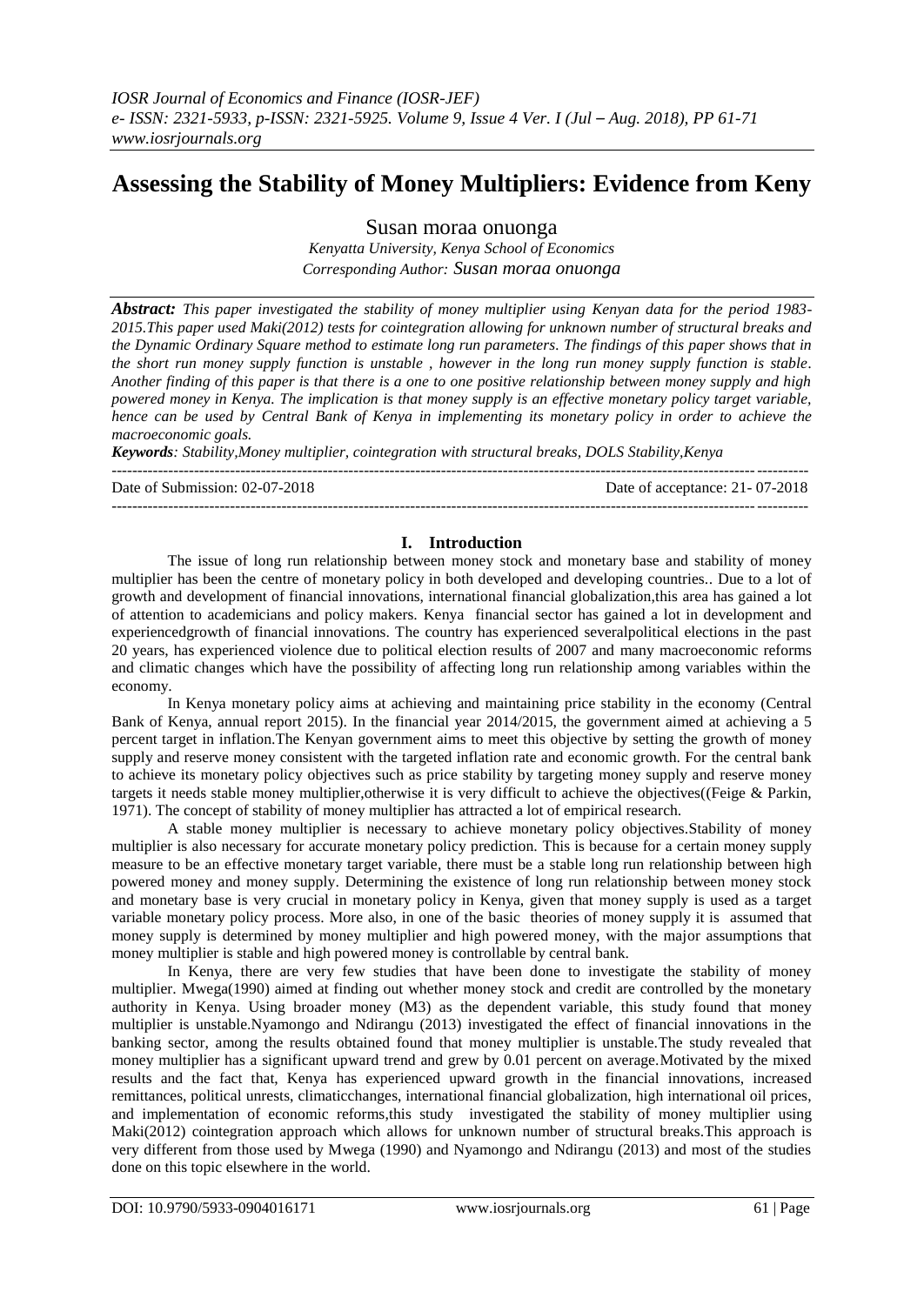Over the world several studies have been done on this area, however there is no consensus on the findings. Tule & Ajilore(2016), using Nigerian data investigated the stability of money multiplier.One of the key findings of this study is that a broad money and high powered money are cointegrated in Nigeria.Rusuhuzwa(2015) investigated the stability of money multiplier in Rwanda. The study used the usual Engle-Granger test for existence of cointegration and the Gregory-Hansen (1996) method. The study found that in Rwanda the money multiplier is stable and that the long run relationship between money stock and high powered money holds over some period of time and shifted to a new relationship after when the break occurred in the year 2010. Adam and Kessy (2011) carried out a study on the stability and predictability of money multiplier for East African countries using Tanzania data. Thestudy foundthat the money multiplier for broad money (M2) is stable over the long run but unstable in the short run.Khan (2002), examined the stability of money multiplier in Pakistan and the results suggests that for Pakistan the money multiplier is not stable for the entire period of study ( 1972-2009).Similarly Sahinbeyoglu( 1995), found that money multiplier for Turkey is non-stationary using unit root tests. The same results for Turkish economy were found by Saatcioglu and Korap (2006). Odior (2013) using the portfolio approach and method of generalized method of moments, investigated the determinants of money supply in Nigeria. The study found that broad money supply and monetary base are cointegrated and money multiplier is unstable. Gangadhar (2000) , by using the Gregory- Hansen (1996) for cointegration analysis that allows for a single structural break ,found that there is a stable long run relationship between money supply and base money

This paper contributes the following: current information on the status of stability of money multiplier in Kenya using latest data 1983-2015, adds value on methodology as we have used Maki(2012) cointegration method to investigate long-run relationship between money stock and monetary base while adjusting for possible structural breaks. So far there is hardly any study in Kenya which has used this approach.

## **2. Money multiplier Model**

The money multiplier model is a basic model in macroeconomics, money and banking and monetary theory disciplines which argues that money supply in any economy is determined by the product of money multiplier and high powered money. The monetary authorities can be able to predict the stock of money in the economy my controlling monetary base and also predict the behaviors of the banks and non bank public. In a basic approach, Money supply (M<sup>s</sup>) is defined as the sum of cash held by non bank private sector denoted by C and the deposits (D ) held by the banking system represented by equation 1:

$$
M^s = C + D. \tag{1}
$$

The next model is the high powered money(H) which is expressed as the sum net liabilities or reserves of the Central bank of Kenya (CBK) held by either the non-bank private sector or by commercial banks expressed as follows:

$$
H = C + TR = C + RR + ER
$$

Where H,represents high powered money (base money), TR represents total reserves which is divided into two :Required reserves(RR) and excess reserves(ER).The required reserves are set by the central bank while ER are the reserves held by commercial above the required reserves.

Dividing Equation 1 by equation 2 gives the following:

$$
\frac{M^s}{H} = \frac{C+D}{C+RR+ER}
$$
3

Dividing the numerator and denominator of the right hand side of equation 3 by D and multiplying both sides be H we get:

$$
M^s = \left(\frac{c_r + 1}{c_r + rr + er}\right)H
$$
4

Cr, rr, er represents currency –deposit ratio(C/D), required reserve –deposit ratio(RR/D) and excess reserve – deposit ratio(ER/D).

In equation 4 , the term in brackets represents the money multiplier (m). Equation 4, gives the determinants of money stock in the economy using the narrow definition of money.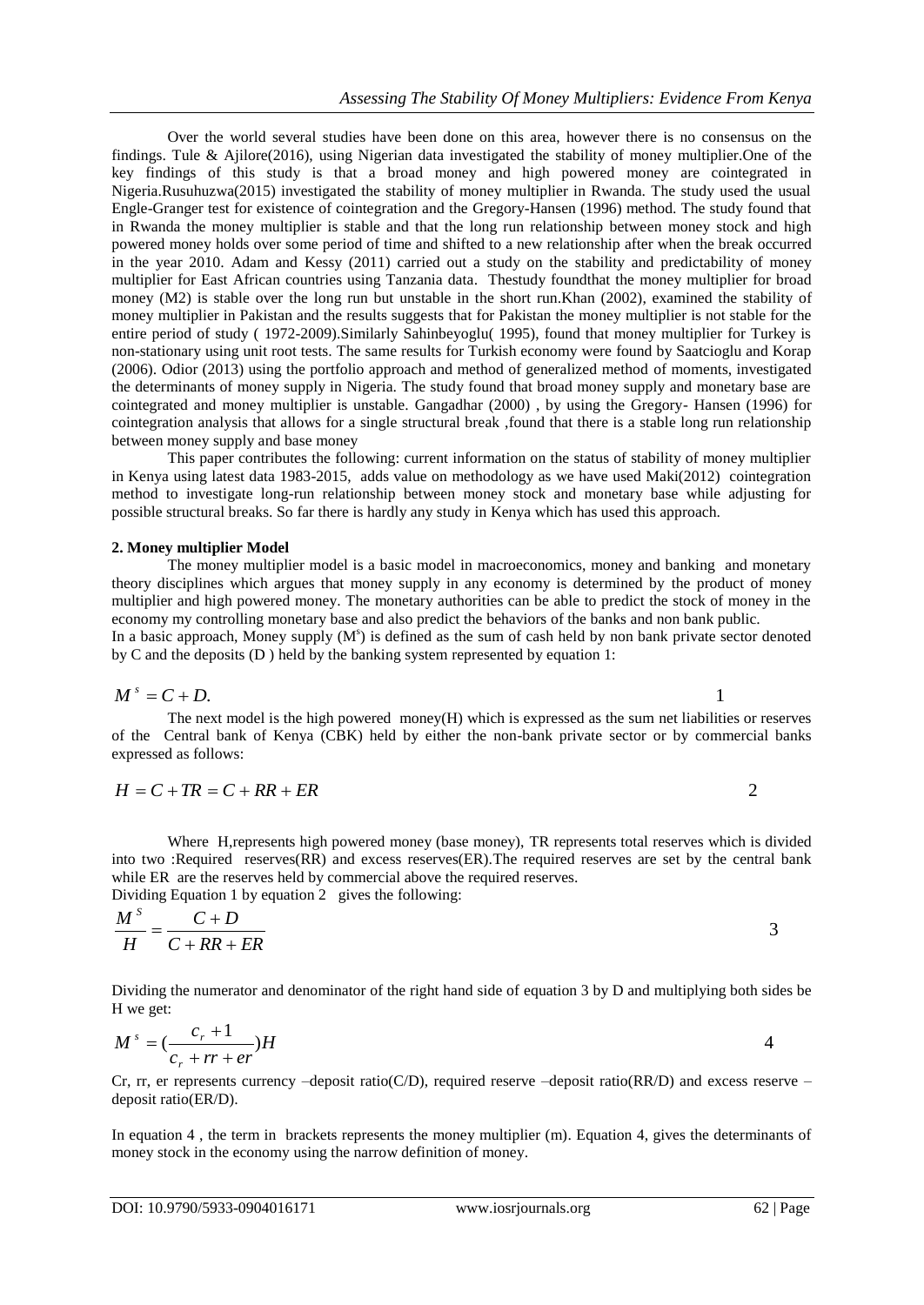<sup>*s*</sup> =

From equation 5, money stock is the product of money multiplier and monetary base( high powered money)

$$
m = \frac{c_r + 1}{c_r + rr + er}
$$
  

$$
m = \frac{M^s}{H}
$$

The ratio of money stock to high powered money gives the estimates of money multiplier as expressed in equation 7.

In logarithmic form equation 5, can be expressed as:

 $LnM^s = \alpha + \beta LnH + u.$  8

Where  $\alpha$  is the logarithm of m and u is the error term.

For the monetary authority to be able to predict money stock, the money multiplier has to be stable. This means that m has to be stationary and, LnMs and LnH have to be stationary or be cointegrated if the series are non-stationary but with same order of integration. The parameter α also has to be equal to zero and ß to be equal to one (Rusuhuzwa, 2015., Sahinbeyoglu 1995…..

The aim of this paper was to investigate the stability of money multiplier in Kenya using annual data period 1983-2015. Unlike previous studies in Kenya this paper used cointegartion method of for the period  $1983-2015$ . Unlike previous studies in Kenya this paper used Maki(2012) which allow for unknown number of structural breaks.

Most of the studies in this area have investigated stability of money multiplier by use of the residual based Engle-Granger (1987) method and the Johansen and Juselius (1988) method. These methods have been widely used to investigate cointegration between money supply and high powered money. It is here assumed that if money multiplier is stable, then money supply aggregate and base money must have a long-run relationship which is investigated though cointegration analysis.

## **II. Methodology**

The money multipler model used in this paper is expressed as:  $LnM = \alpha + \beta LnH + u$  9.

Two definition of money were used in this paper:broad money-M2 and broader money-M3 where both acted as dependent variables separately. M2 is the broad measure of money which is the sum of the currency outside the banking sector and all private and other public holdings of demand savings and time deposits ( C ). Broader money (M3) in Kenya is defines as M2 plus residents foreign currency deposits with the local commercial banks.(CBK, Annual report 2015).

Before investigating the existence of co-integration in the two variables, we carried out unit root analysis using both Augmented Dickey Fuller test (ADF) and the Phillips-Perron (PP) tests to test for stationarity of the time series of the variables and identify the order of integration.The advantage of the Phillips-Perron test over ADF is that the test is more applicable when there are structural breaks in the series.

## **3.1 Cointegration Test**

A number of studies in a two variable relationship including the investigation of long-run relationship between money supply and monetary have used the two step Engle and Granger (1987)procedures. To apply this approach equation 9, is estimated through Ordinary Least Squares (OLS) and the estimated values of the residuals are obtained. The residual series are then tested for stationarity. If found stationary at levels , the null hypothesis of no cointegration is rejected and it is then concluded that there is cointegration between money supply and monetary base.

 $M' = mH$ <br>
One may also keep stack is the predact of money multiplier and nonearly boost high proventients on  $G_1 + H \rightarrow \pi$ <br>  $m = \frac{G_1 + 1}{G_1 + H \rightarrow \pi}$ <br>  $m = \frac{M'}{G_1 + H \rightarrow \pi}$ <br>  $m = \frac{M'}{G_1 + H \rightarrow \pi}$ <br>
The same of money stock be hig Structural relationships among variables may not be time invariant.To find out whether this is the case the parameters of the model have to be investigated whether they are stable. If the parameters are stable , there must be stable long-run relationship between variables for example between money supply and high powered money The cointegration test using Engle-Granger approach, assumes there are no structural breaks in the longrun relationship between money supply and high powered money.Due to economic crises, financial crises, major financial reforms,major changes in the financial sector, political regimes theequilibrium relationship between money supply and monetary base may change, and this may affect the reliability of the Engle- Granger cointegration test results. Many studies confirm that if the structural breaks are ignored the Engle-Granger gives spurious cointegration results (Leybourne and Newbold, 2003., Kellard 2006.). Other studies have found that ignoring structural breaks reduces the power of the cointegration test methods ( Campos et al, 1966., Gregory et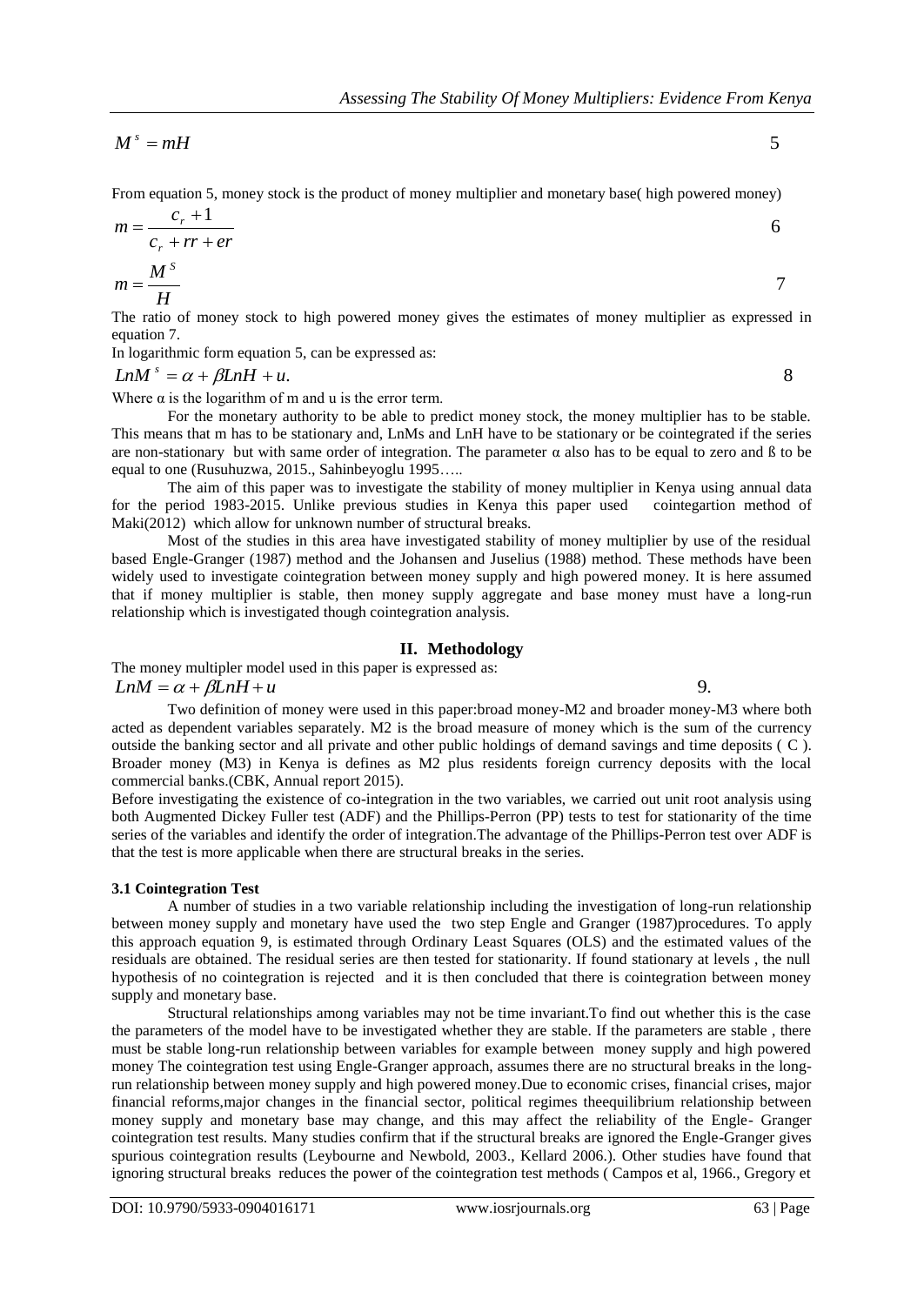al, 1996). Gregory and Hansen (1996), actually argue that the Engle-Granger method assumes that the cointegrating vector is time invariant against the alternative hypothesis; hence they have low power in detecting a change in policy regime which may lead to a one time shift in the parameter vector.Gregory and Hansen(1996) improved the Engle-Granger approach by allowing for a single structural break in the long-run relationship among the variables. However there can be more than one structural breaks in the long-run relationship this makes the Gregory and Hansen (1996) to be mis-specified.Taking into account of these limitations and the fact that Kenya has gone through several structural changes in the sample period including the post election violence of the year 2007, several financial reforms, several financial innovations, the global financial crises , the study used Maki( 2012) method to test for cointegartion between money supply and monetary base.Maki( 2012) assumes several unknown structural breaks. Another advantage of Maki (2012) methodology is that it is computationally easy as compared to other methods. Maki(2012) proposed four different models depending whether the changes in the economy affect the intercept, the slope or the trend. These models consider multiple structural breaks. The models are represented in equations 10 to 13.

.................................................11 ......................................................................10 ` ` ` 1 *t it t m it i m t i it t t m i t i Y D X X D u Y D X u* 

......................................... .12 1 *i* ` ` 1 *i* 1 1 *t it t m it i m t i i i Y D t X X D u* 

` ..................... .13 1 ` 1 1 *t it t m i it t i m i it i m i t i Y D t tD X X D u* 

Where  $\alpha, \beta$ , and  $\theta$  represent changes in the level, slope and trend coefficients, respectfully. Di is a dummy taking the value of 1 if  $\triangleright$ TBi( $i=1,...,m$ ) and 0 otherwise where m is the number of breaks and TB is the period when the break occurred.

Model 10, is the level shift where the structural change affect only the intercept while the second model 11 which is called the regime model, the changes affect both the intercept and the slope. In the third model 12, the trend variable is added to the model .The last model 13, assumes breaks in the intercept, trend and slope terms. To test the null hypothesis of no co-integration against the alternative hypothesis of co-integration with i number of breaks is implemented by agrid search procedure. Maki(2012) argues that to find the periods when breaks occurred, first the maximum number of breaks are set m. All the years are possible breaks. Each model is estimated through the OLS method and the RSS are obtained. The first break is obtained by minimizing the RSS over the estimations. To obtain the second break point, the first breakpoint is incorporated in the equation and estimations are done, the minimum RSS will provide the second break point. The process will continue until all the break points are obtained.

The critical values for testing forco integration between the time series variables with structural breaks are obtained through Monte Carlo Simulation Maki(2012.

This paper used time series data for the period 1983 to 2015. These data was obtained from various sources including: the Kenya economic survey, The Central bank of Kenya annual reports andStatistical bulletins, and the IFS website. To measure money stock we used M2 and the broad measure M3 as the dependent variables. The independent variable was high powered money .All variables were expressed in logarithmic form.

## **III. Empirical Results**

#### **4.1.Unit Root test results**

Before investigating long run relationship between money supply and monetary base, it is the practice in time series econometrics to investigate the unit root properties of the variables in the model .The importance of this is to avoid spurious regression and to identify the order of integration of the time series .The paper used both the Augmented Dickey Fuller (ADF) and Phillips-Perron (PP)methods. The results are reported in Table 1.The results show that the null hypothesis of unit root cannot be rejected for all variables .This suggest that the variables are I(1) ,the variables are stationary at their first differences. The level test contained the constant and trend while the first difference contained only the constant. Differencing of the series removes the trend from the series (Singh and Pandey, 2009)

| <b>DD</b> |
|-----------|
| ADF       |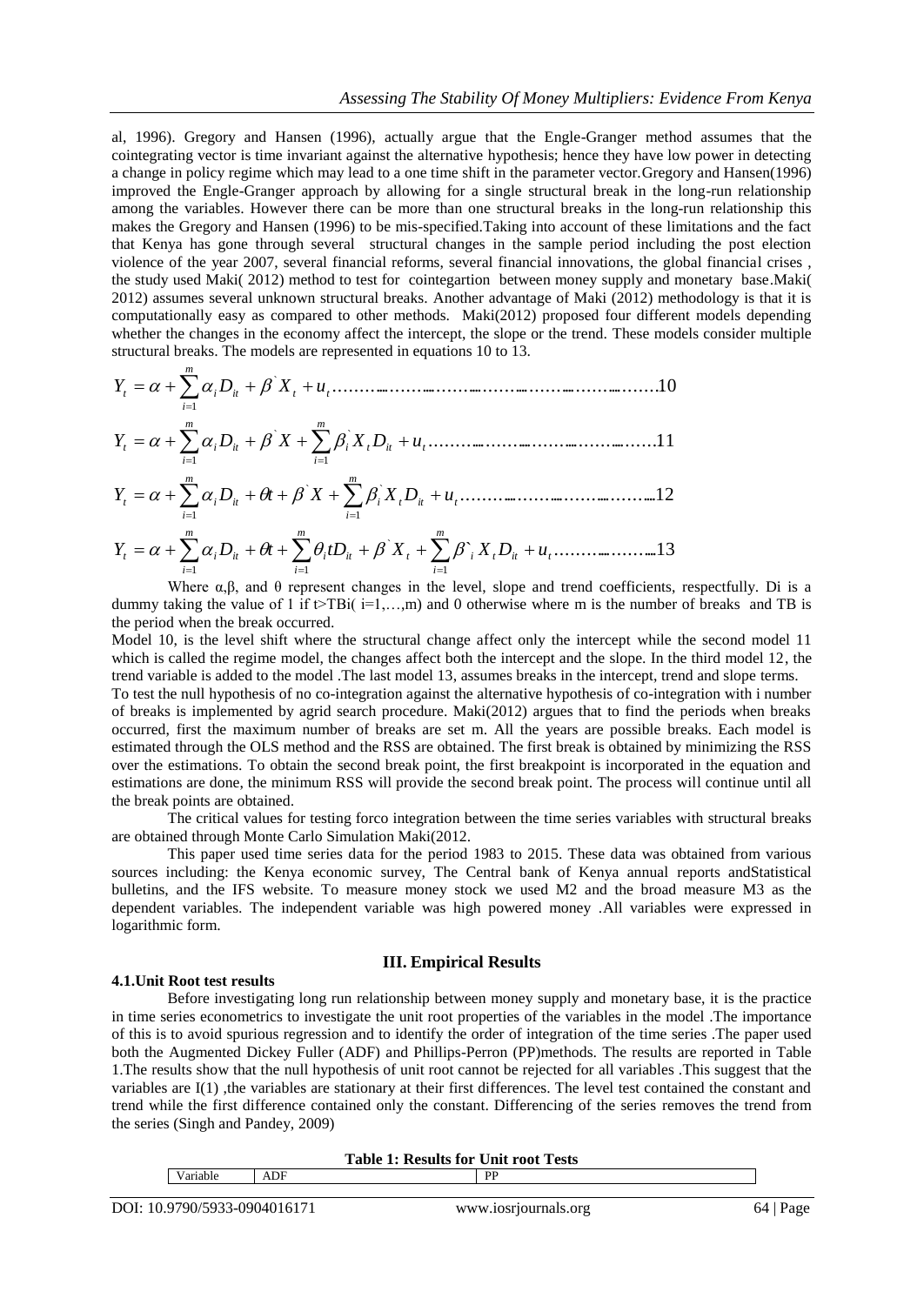|                | Level   | First difference | Level    | First difference |
|----------------|---------|------------------|----------|------------------|
| M <sub>2</sub> | $-2.53$ | $-3.40**$        | $-2.00$  | $-3.58**$        |
| M <sub>3</sub> | $-3.15$ | $-3.14**$        | $-2.15$  | $-4.63***$       |
| Base           | $-1.69$ | $-2.56$          | $-2.180$ | $-4.13***$       |
|                |         |                  |          |                  |

\*\*\*, \*\*,\* indicate significant at 1%, 5% and 10% respectively (stationary at first differences)

After the unit root test we proceeded to test for existence of cointegration using Maki( 2012) method represented by equations 10 to 13. The results are presented in the next section.

#### **4.2.Co-integration Test Results**

Cointegration is only possible if the variables money stock and monetary base are integrated of order one thus  $I(1)$ . In this study all the variables were found to be  $I(1)$ , thus integrated of order one. With these results then , analysed cointegration using models 10 to 13 so has to examine the longrun relationship between money supply and base money in Kenya. The results are presented in Table 2.

**Table 2: Cointegration Test Results with unknown number of structural breaks, dependent variable M2, independent variable base money**

|                                          | tau -statistics | <b>Break</b> dates           | Maki(2012) Critical values |          |          |
|------------------------------------------|-----------------|------------------------------|----------------------------|----------|----------|
| <b>Models</b>                            |                 |                              | 1%                         | 5%       | 10%      |
| 1: Level shift                           | $-7.057***$     | 1993, 1995, 2001, 2006 2009, | $-5.959$                   | $-5.426$ | $-5.131$ |
| 2: Regime Shift                          | $-6.144***$     | 1993.1998.2009               | $-5.833$                   | $-5.373$ | $-5.106$ |
| 3:Regime shift with<br>trend             | $-7.697***$     | 1995.2001.2009               | $-6.251$                   | $-5.703$ | $-5.402$ |
| 4:Level.<br>and<br>trend<br>regime shift | $-7.731**$      | 1995.2004.2009               | $-7.82$                    | $-6.524$ | $-6.267$ |

Critical values are taken from Maki (2012), Table 1 page 2013. \*\*\*, \*\* represent significant at 1% and 5% levels, respectively.

| Table3: Cointegration Test Results with unknown number of structural breaks, dependent variable M3, |  |
|-----------------------------------------------------------------------------------------------------|--|
| independent variable base money                                                                     |  |

|                      | tau –statistics | Break dates                  | Maki(2012) Critical values |          |          |
|----------------------|-----------------|------------------------------|----------------------------|----------|----------|
| Models               |                 |                              | 1%                         | 5%       | 10%      |
| 1: Level shift       | $-6.487***$     | 1993, 1996, 2001, 2006 2009, | $-5.959$                   | $-5.426$ | $-5.131$ |
| 2: Regime Shift      | $-6.542***$     | 1998, 2006, 2009             | $-5.833$                   | $-5.373$ | $-5.106$ |
| shift<br>$3:$ Regime | $-5.823**$      | 2001,2006,2009               | $-6.251$                   | $-5.703$ | $-5.402$ |
| with trend           |                 |                              |                            |          |          |
| 4:Level.<br>trend    | $-5.743$        | 2001, 2007                   | $-6.620$                   | $-6.100$ | $-5.845$ |
| and regime shift     |                 |                              |                            |          |          |

Critical values are taken from Maki(2012) , Table 1 page 2013. \*\*\*, \*\* represent significant at 1% and 5% levels, respectively.

According to the results presented in Table2, all the absolute values ofthe tau-statistics exceed the absolute values of the Maki(2012) critical values at all level except for model 4 which is significant at 5% level. This means that the null hypotheses of no cointegration between M2 and base money is rejected at 1% for models 1 to 3, and for model 4 at 5% level. This provides evidence of existence of long run relationship between broad money and monetary base in Kenya

The result in table 3, shows that the t-values of model 1 and model 2 are statistically significant at 1% level while the t value of model 3, is statistically significant at 5% level. Results for model 4 was, found to be statistically insignificant. The results for model 1 to 3 suggest that the null hypothesis of no cointegration between M3 and high powered money is rejected. Therefore, there is evidence for long-run relationship between M3 and base money under multiple structural breaks. From the results for cointegration analysis for both broad money and broader money and high powered money,there is therefore, evidence that there is long run relationship between money supply and monetary base in Kenya under unknown structural breaks.

The results in Tables 2 and 3, provide very important information which can help in monetary policy making. The results suggest that there is long-run relation between money supply and base money under structural breaks. The structural breaks that may have affected money supply in Kenya happened in the years 1993, 1995, 1998,2001,2004,2006 and 2009.These break dates are meaningful to Kenya. These years are consistence to the events in Kenyan economy.In 1993, there was complete liberation of the exchange rates. Kenya experienced a lot of drought during the year 1993 which led to significant reduction in agricultural production the major exchange earner of Kenyan economy. In the year 1995, the economy was experiencing the impact of structural adjustment programs which impacted positively on economic growth. Economy grew by 4.9 per cent in the year 1995 as compared to 3.4 per cent in the year 1994.Several factors in the year 1998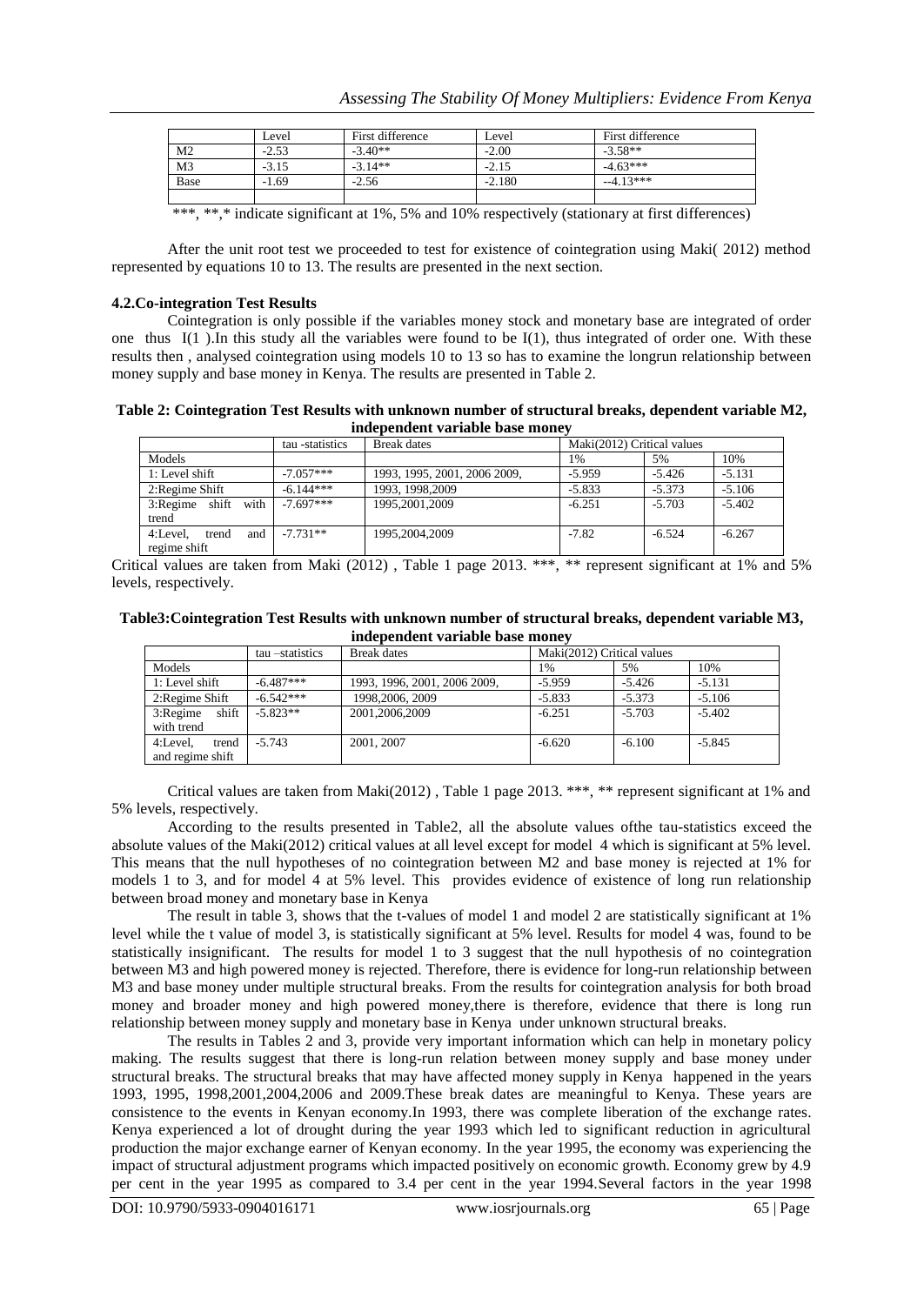contributed to the decline of GDP growth from 2.4 percent in 1997 to 1.8 per cent in 1998.This include: El Nino rains, Nairobi terrorists attack, labour unrest in education and crisis in the banking sector.In the year 2001 the economy grew by a positive figure of 1.2 per cent from a previous negative growth of 0.2 per cent.In the year 2006 the country experienced high inflation rate of 14.5 per cent from 10.3 in the previous year due to increases of international oil prices. The major oil imported to Kenya registered a price increase of 9.1 percent in December 2006.The period2007 to 2009 and even beyond the county was still experiencing the effects of postelections violence of the year 2007.

With evidence of existence of cointegration between money supply and monetary base, we next estimated the Error Correction Model to examine the short run dynamics of the variables. The results of the error correction models are presented in equation 14 and 15.

$$
\Delta M 2 = 0.1 + 0.37 \Delta base - 0.08 e_{(m2)-1}
$$

$$
(4.8) (1.5) \qquad (-1.9)
$$

 $(2.0)$   $(3.6)$   $(-1.7)$  $\Delta M$  3 = 0.03 + 0.62 $\Delta base - 0.17 e_{(m3)-1}$  15

The ECM results for M2 as a dependent variable represented in equation 14, shows that all the coefficients have the correct signs of the coefficients. The short-run response of M2 changes to monetary base is positive (0.37). However this elasticity is statistically insignificant. The error correction term shows that 8% of the fluctuations in broad money M2 are corrected each period.

The ECM results for M3 as a dependent variable are presented in equation 15.In the short run the high powered money has the expected positive sign. The coefficient of monetary base is statistically significant at 1%. The high powered money elasticity to changes in money supply is 0.62.The error correction term shows that 17% of the discrepancy between actual and the equilibrium value of broader money (M3) are corrected each year.

The stability test for the estimated Error Correction Models shown by the plots of CUSUM and CUSUM SQ in figures 1, 2 ,3 and 4 for both broad money supply and broader money supply, provides evidence that money supply function is unstable in the short run. The broad money supply in the short run shows instability from 1999 to 2007, while for broader money function in the short run there is evidence of instability from the period 1999 to 2013.

Figure 1: CUSUM plot for short run M2 function

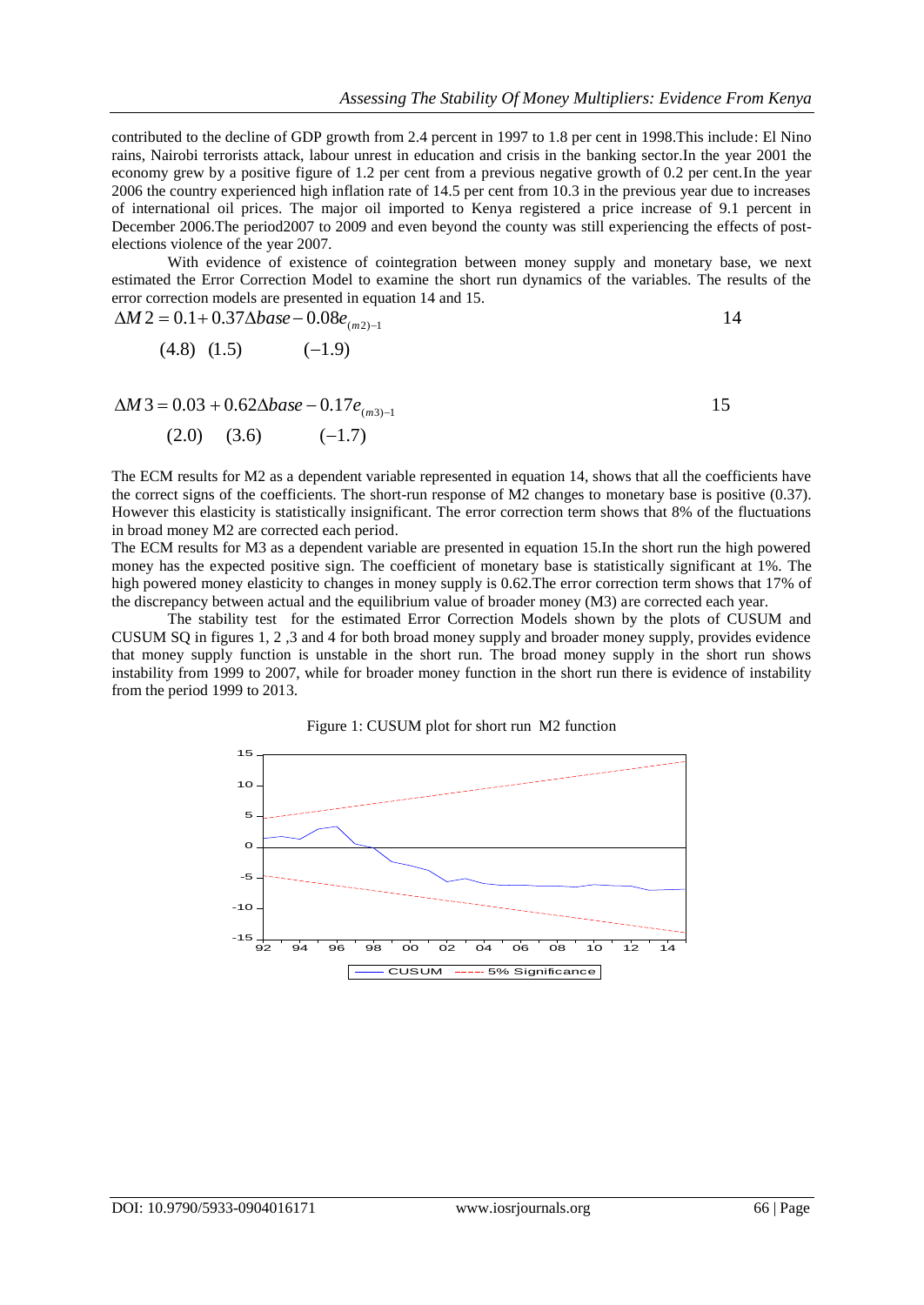

Figure 2 : CUSUM SQ plot for short run M2 function







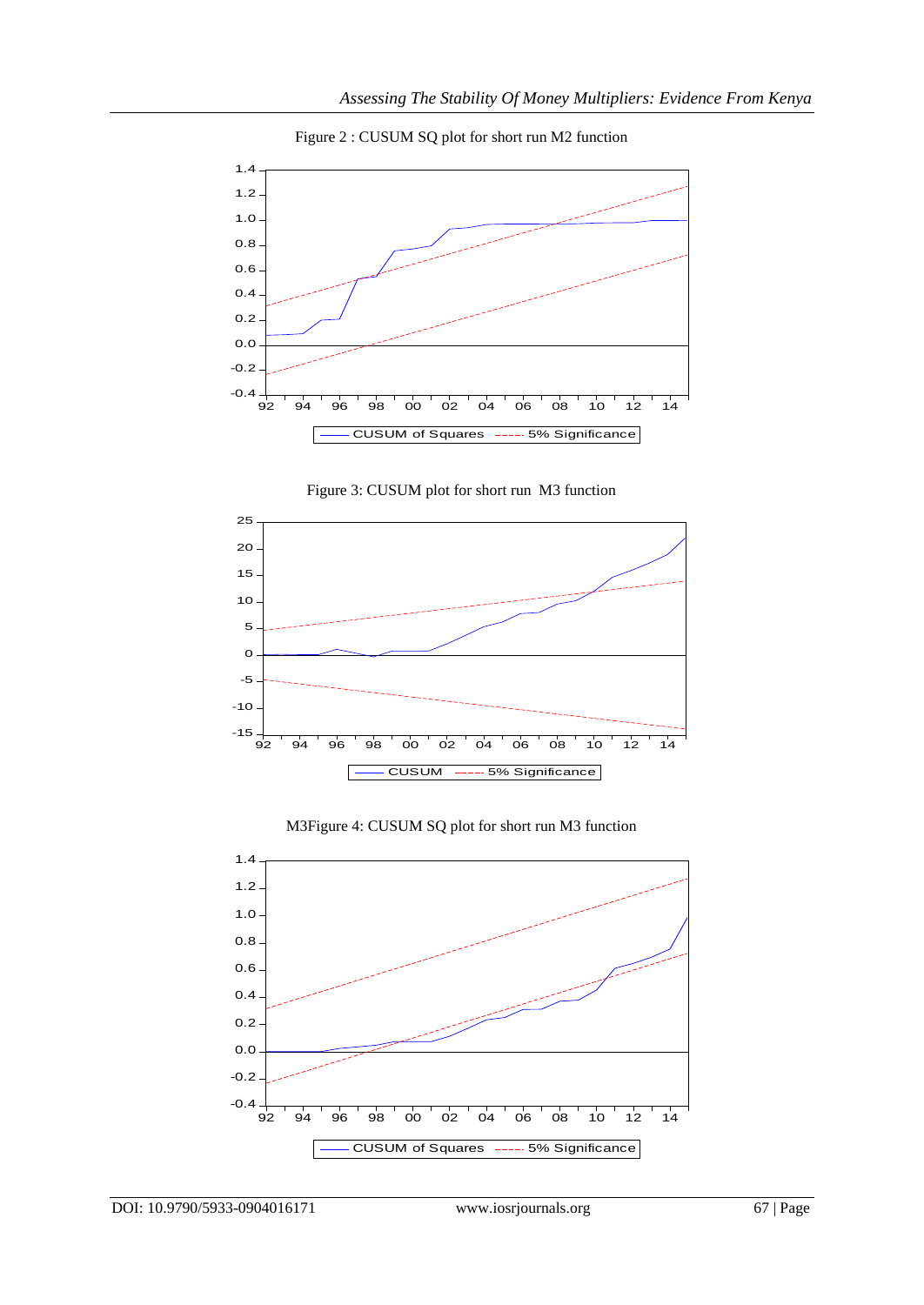#### **4.3.Estimation of Long Run Parameters**

Where the variables are not cointegrated the usual Ordinary least squares method is used to estimate the model. However in the case where the variables are non-stationary but cointegrated, the model can be estimated by the Dynamic Ordinary Least Square (DOLS) method or the Fully Modified Ordinary Least Square(FMOLS) method.

Incase OLS is used in a model with variables which are non-stationary but cointegrated, OLS provides biased and inconsistent estimated parameters. Stock and Watson (1993), argue that lags and leads should be added to the first differences of the explanatory variables to correct the bias and to solve the endogeneity problem in OLS estimator. This leads to the DOLS method. As a method of estimation, it estimates long run equilibrium relationships that involve cointegrated variables ( Masih and Masih, 1996). Stock and Watson (1993), argue that the DOLS provides strong and consisted estimated parameters despite the endogeneity and autocorrelation of the explanatory variables.The DOLS is a robust method that can be applied to small samples irrespective of the order of integration of variables (whether they are I(0), I(1) or mutually co-integrated), but the dependent variable needs to be I(1). Following Stock and Watson (1993), DOLS model for this paper was expressed as:

$$
M_{t} = \varphi_{0} + \varphi_{1}t + \varphi_{2}Base_{t} + \sum_{i=-q}^{p} \beta_{i} \Delta Base_{t-i} + e_{t}
$$

Where p is lag length q leads, M measure of money stock, Base represents high powered money, t time while e is the error term, respectively.

The following Table4, provides the long run estimated coefficients for the above model when the dependent variable is M2.The lags and leads were estimated by Schwarz Information Criterion (SIC).

| - <del>. .</del> |             |              |                     |         |
|------------------|-------------|--------------|---------------------|---------|
| Variable         | coefficient | t-statistics | $R^2 = 0.99$        |         |
| C                | $-3.12$     | $-0.7$       | $F=206$             | p(0.00) |
| Trend            | 0.02        | 0.49         | $D.W=2.2$           |         |
| Base             | $1.3***$    | 3.2          |                     |         |
| $D(base(-1)$     | 0.9         | 1.44         | $JB=0.706$ $p(0.7)$ |         |
| $D(Base(-2))$    | 0.24        | 0.44         |                     |         |
|                  |             |              |                     |         |
| D(Base(1)        | $-0.79$     | $-1.35$      |                     |         |
| D(base(2)        | $-0.69$     | $-1.6$       |                     |         |
| Dummy1993        | $0.34***$   | 3.2          |                     |         |
| Dummy1995        | $0.31***$   | 2.7          |                     |         |
| Dummy2006        | $-0.32$     | $-1.6$       |                     |         |
|                  |             |              |                     |         |

**Table4: Long run parameter estimates of the DOLS, dependent variable M2**

\*\*\* indicate significant at 1%.

The results show that there is a positive significant effect of high powered money on stock of money in Kenya. The relationship is elastic . With a one percent increase of high powered money stock increases by 1.3 percent. The independent variables explain 99% of the changes in the dependent variable. The structural events that occurred in 1993 and 1995 have a positive significant effects on broad money supply in Kenya in the sample period of study. The structural events in 1993 and 1995 each significantly shifted money supply upwards by about 0.3% in this period of study.

To test for the stability of the estimated money supply models we used CUSUM and CUSUM of squares of Brown *et al*. (1975). The plots are represented in figures 1 and 2.If the recursive residual of the estimated money supply model is located outside the boundaries of the critical lines, then the estimated model is unstable in the period of study.To test for stability of money supply is very important since money supply is one of the monetary policy targets used by the CBK. If it is stable, then money supply is an appropriate monetary policy target, if it is unstable then the CBK should use a different target in implementing its monetary policy.After estimating the long run parameters using the DOLS, in this paper we used the CUSUM and CUSUM of squares to test for stability of broad money supply function. Theplots in figure 5, and 6, show that the estimated broad money supply function is stable in the sample period.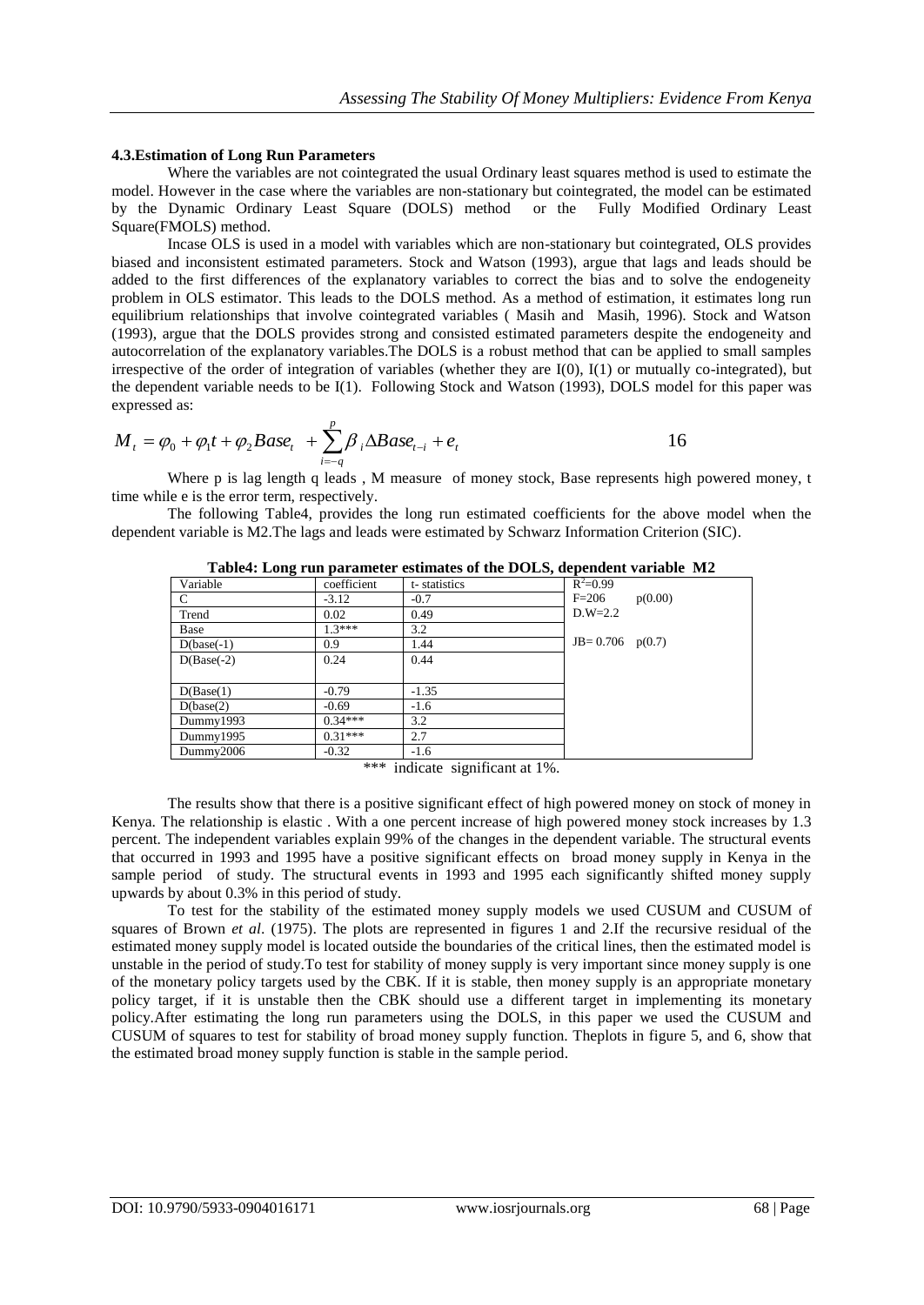

## Figure 5: plots of CUSUM for M2 as the dependent variable



Figure 6: Plot of CUSUM SQ for M2 as the dependent variable

| Table 5: Long term parameters with M3 as the dependent variable |  |  |  |  |  |
|-----------------------------------------------------------------|--|--|--|--|--|
|-----------------------------------------------------------------|--|--|--|--|--|

| Variable     | coefficient | T ratio | $R^2 = 0.99$                  |
|--------------|-------------|---------|-------------------------------|
| C            | 1.3         | 0.59    | $D.W=2.0$                     |
| Trend        | $-0.02**$   | $-2.3$  | $F=1135$ $p(0.00)$            |
| Base         | $10***$     | 5.03    |                               |
| D(base)      | $-0.44**$   | $-2.2$  | Normality JB= $1.079$ p(0.58) |
| $D(base(-1)$ | $-0.46**$   | $-2.4$  |                               |
| $D(base(-2)$ | 0.36        | 1.6     |                               |
| D(base(1)    | $0.82***$   | 4.9     |                               |
| D(base(2)    | $0.56***$   | 3.78    |                               |
| Dummy1993    | $-0.04$     | $-1.4$  |                               |
| Dummy2001    | $0.09***$   | 3.2     |                               |
| Dummy2006    | $0.14*$     | 2.0     |                               |
| Dummy2009    | $0.22***$   | 3.5     |                               |

\*\*\*, \*\* significant at 1%, 5% respectively.

The results in the above table providepositive significant effect of high powered money on broader money supply (M3) in the long run.If high powered money increases by one percent money supply increases by 1percent. This coefficient fulfils the restriction on the coefficients stated earlier. This shows there is a one to one relationship between money supply and high powered money in Kenya.The structural events that occurred in 2001, 2006 and 2009 all impacted positively to changes in money supply in Kenya in the study period. All these effects were found to be statistically significant. The estimated model provides very good fit into the data as shown by the value of R squared (99%). It shows that 99% of the changes in the dependent variable are explained by all the included explanatory variables.

To test for the stability of the estimated money supply model we used the CUSUM and CUSUM of squares which are shown with the following plots figure 7 and 8. The plots show that the estimated money supply model for M2 as the dependent is stable in the sample period.There is therefore, evidence of stability of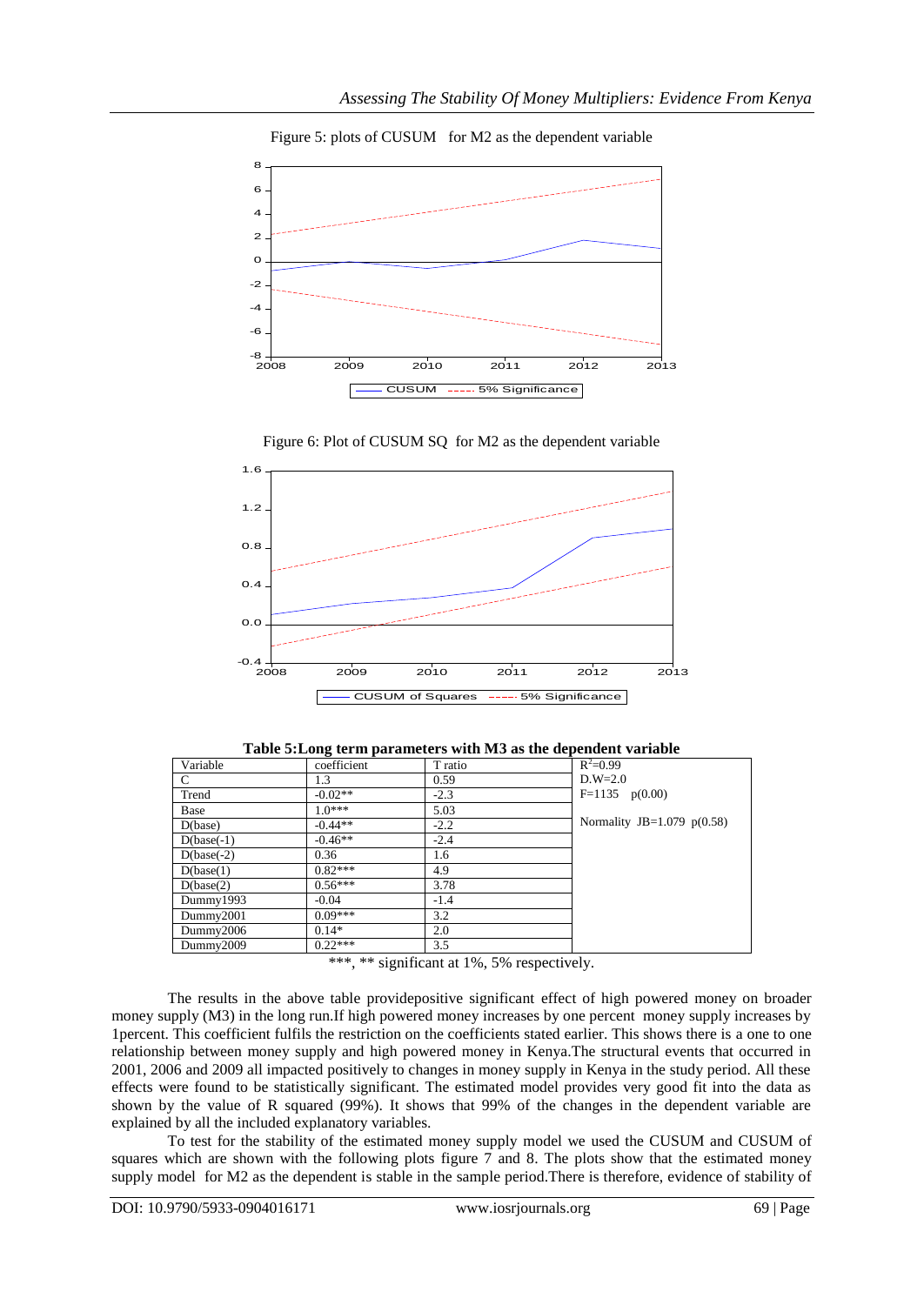broad money supply function in the long run run in Kenya. Adam & Kessy (2011) and Tule & Ajilore (2016) found similar findings of existence of long run relationship between broad money and monetary base..However the level shift that occurred in 1993 and in 1995 significantly affected the broad money supply function. The events of 1993, 1995 significantly increased broad money supply by 0.3 % and 0.3 % respectively.



Figure 7 : plots of CUSUM and CUSUM of Squares when M3 is the dependent variable





The CUSUM and CUSUM of squares of the estimated model for broader money supply shown in figure 8, shows that broader money supply function is stable in the long run. However there were structural breaks that occurred in 2001, 2006 and 2009 that significantly increased supply of money. The structural breaks of 2001, 2006 and 2009 significantly increased broader money supply in Kenya by 0.09%, 0.14% and 0.22% respectively in the period 1988-2015.

From both the CUSUM and CUSUM of squares plots for both functions of M2 and M3, we conclude that money supply is the appropriate monetary policy target in Kenya.

## **IV. Conclusions**

This paper investigated the stability of money multiplier in Kenya using time series data for the period 1988 to 2015. The stability was investigated through cointegration analysis for the variables money supply and high powered money using Maki( 2012) approach. The Maki(2012) approach identified the years 1993,1995, 1998, 2001, 2004, 2006 and 2009 as possible structural breaks between 1988 to 2015.

The results from the study show that there is a long run relationship between money supply and high powered money considering structural breaks in Kenya data series.The dummy variables for the years 1993, 1995, 2001 ,2006 and 2009 had significant impact on money stock in Kenya in the period of study. These